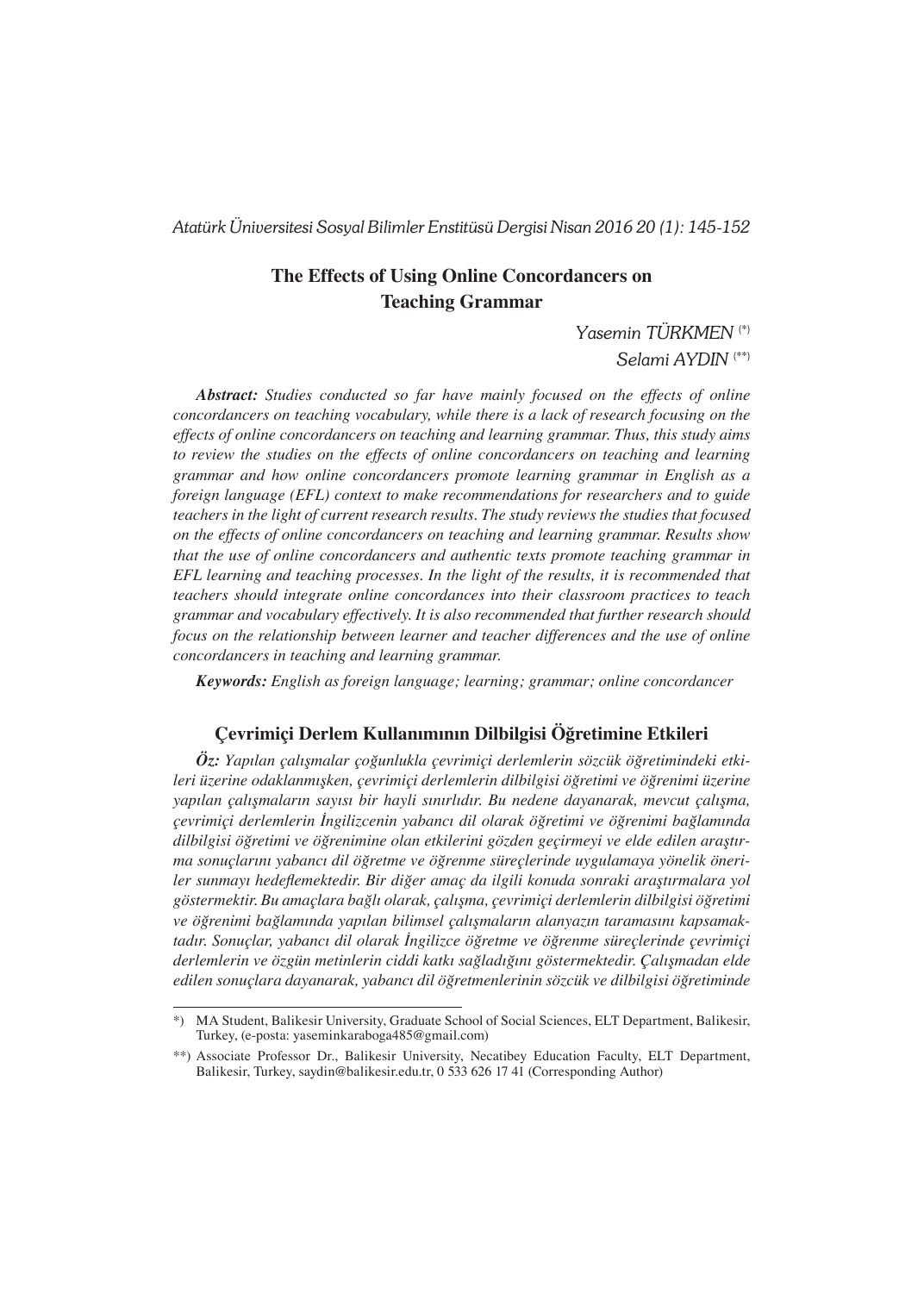|  | $146/$ Yasemin TÜRKMEN |  | Atatürk Universitesi Sosyal Bilimler   |  |
|--|------------------------|--|----------------------------------------|--|
|  | Selami AYDIN           |  | Enstitüsü Dergisi 2016 20 (1): 145-152 |  |

*çevrimiçi derlemleri öğretim etkinliklerinde öğretmenler tarafından etkin bir şekilde kullanılmaları önerilmektedir. Sonraki çalışmaların öğrenci ve öğretmenlerin bireysel farklılıkları ile çevrimiçi derlemlerin yabancı dil öğretme ve öğretimle süreçleri arasındaki ilişkilere odaklanması önerilmektedir.* 

*Anahtar Kelimeler: Yabancı dil olarak İngilizce; öğrenme; dilbilgisi; çevrimiçi derlem* 

*Makale Geliş Tarihi: 19.10.2015 Makale Kabul Tarihi: 17.11.2015*

### **I. Introduction**

There are four dimensions of communicative competence; sociolinguistic, discourse, strategic and grammatical competence.Sociolinguistic competence isthe study oflanguage in relation to society, and concerned with the socio-cultural rules and the appropriateness of a single sentence or utterance, whereas discourse competence is the way that ideas are linked across sentences or utterances and the two main aspects, cohesion and coherence, are used to understand it. Another dimension, strategic competence, is a set of strategies devised for effective communication, and puts into use to compensate the breakdowns in communication. Last, grammatical competence refers to as the knowledge of syntax, meaning, vocabulary and mechanics (Stern, 1983), and provides skills and knowledge so that students can learn to be understood in speaking and writing (Başöz, & Aydın, 2011). In a sense, the purpose is to acquire knowledge of forms of expressions that are grammatically correct and acquire the ability to use these forms correctly. Thus, it concentrates on recognizing and producing the distinctive grammatical structures of a language and using them effectively in communication. In short, grammar knowledge is an important point to be able to speak, write, read or understand English effectively. In other words, without knowing basic grammar structures in English, EFL learners cannot use the language properly as it is not their first language. Yet, it should be stated that learning grammar also involves some potential problems.

While grammar knowledge is an important step for learning English, there are some difficulties in learning grammar. First, foreign language learners see learning grammar as sets of rules that have to be memorized. For them, grammar is seen as a demotivating and threatening force. They memorize the grammar rules but have difficulties in applying them in their own use of the language and that causes unwillingness and lose of motivation for the learners. The second difficulty in learning grammar is related to the methods which are used when grammar is taught. Especially, traditional methods make grammar learning difficult and boring for students. In the same way, textbooks and learning environment have bad effects on learning grammar. For instance, some textbooks are not appropriate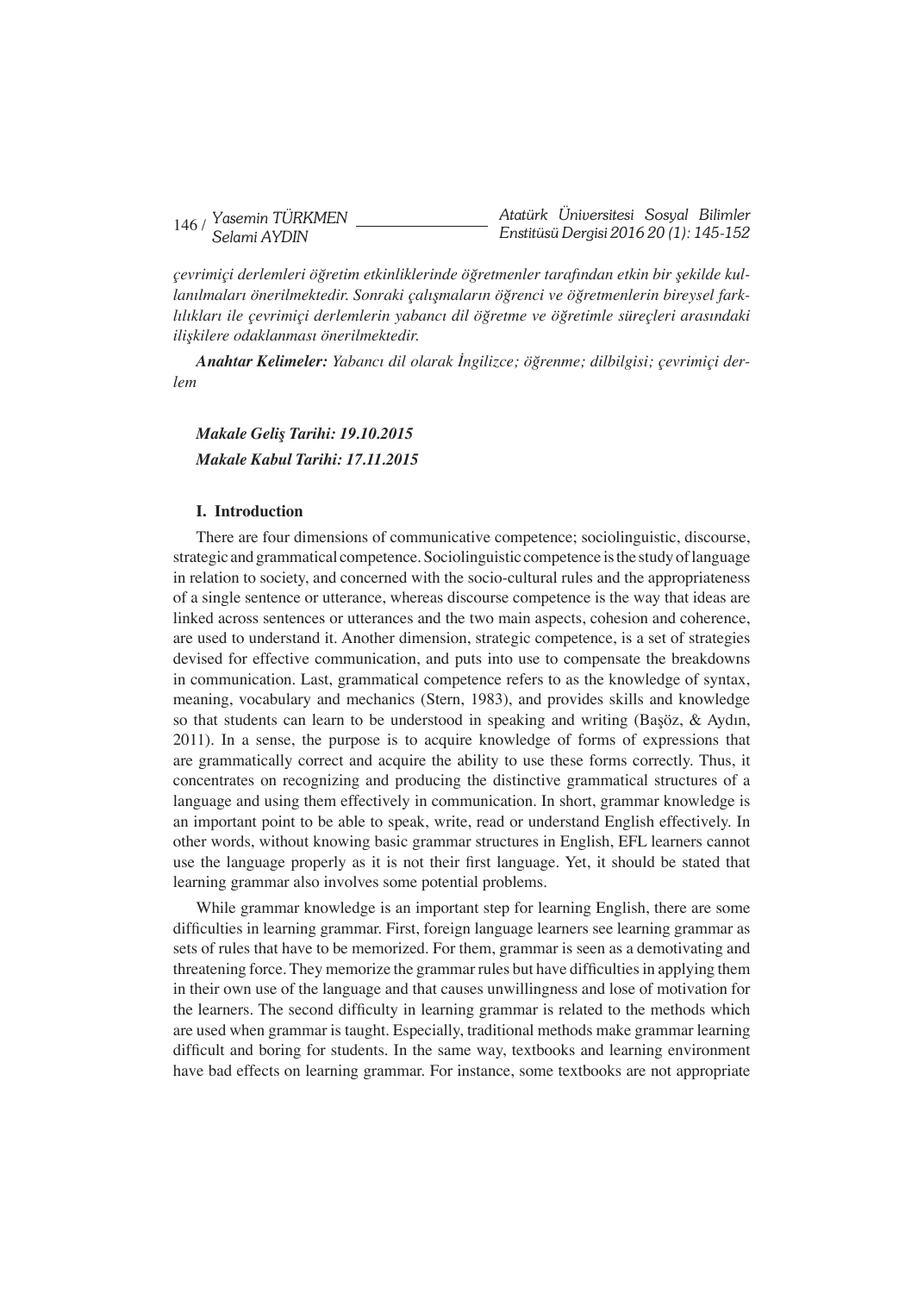for the levels of students, and confusing, monotone and colorless. The differences between grammarstructures of native and foreign languages, interference from the native language are the other reasons of difficulties in learning grammar. These make students stressed and they fail in learning grammar, and that causes lack of confident in students. As a result, they cannot use the language properly in communication. However, as mentioned above, grammatical competence is the key factor in learning and using language. If students feel confident and have high motivation, they learn grammar easily and for this grammar is given in a context, the focus should be on the content not the structure. So using authentic materials is necessary for learning grammar, and in a sense, is a must (Ozkan, 2011). In this context, content based grammar learning contributes learning grammar. In other words, learners study the interesting content and use the appropriate language automatically and subconsciously. The use of technology in language teaching was found to have various effects on students' attitudes towards second language teaching (Al-Jarf, 2005). As a result, online concordancers as authentic materials can be an ideal resource for learning grammar in a context.

An online concordancer is defined as a piece of software and can be installed on a computer or accessed through a website. In foreign language teaching and learning processes, teachers and students can use online concordancers for searching, accessing and analyzing texts from a corpus. In a concordance, language is presented in an authentic context, and learners analyze a key word in the context of a chain of sentences and these sentences exemplify the use of that particular word (Al-Jarf, 2007). Teachers can get very accurate information about the way language is authentically used. In addition, authentic examples that demonstrate and reinforce the language taught can be found. As a result, online concordancers can be very useful for teachers to create teaching materials or for students to do some research for themselves.

A corpus approach promotes using real language examples in the classroom, and corpus data can supply language instructors and learners with enlightening guidance to frequent co-occurrences and other language patterns. To improve individual creativity, language learners can use corpus evidence in language use (Varley, 2009). Using corpora in a foreign language classes helps students to be exposed to authentic examples instead of fixed or artificial examples (Koo, 2006). In other words, online concordancers give students opportunity to enjoy learning grammar on their own; however, using corpora with students requires a great deal of introduction and support as it is a long process and needs practice for students to become independent corpus users, learning how to formulate related corpus questions and interpret the results (Vannestal, 2007). Students see various examples of grammar structures in different contexts to discover and construct their own rules, as online concordancers are authentic materials which are different from textbooks or worksheet for students, and increase the interest in subjects. In fact, one of the main ideas of using authentic materials in the classroom is to expose the students to as much real language as possible (Berardo, 2006). Online concordancers are natural because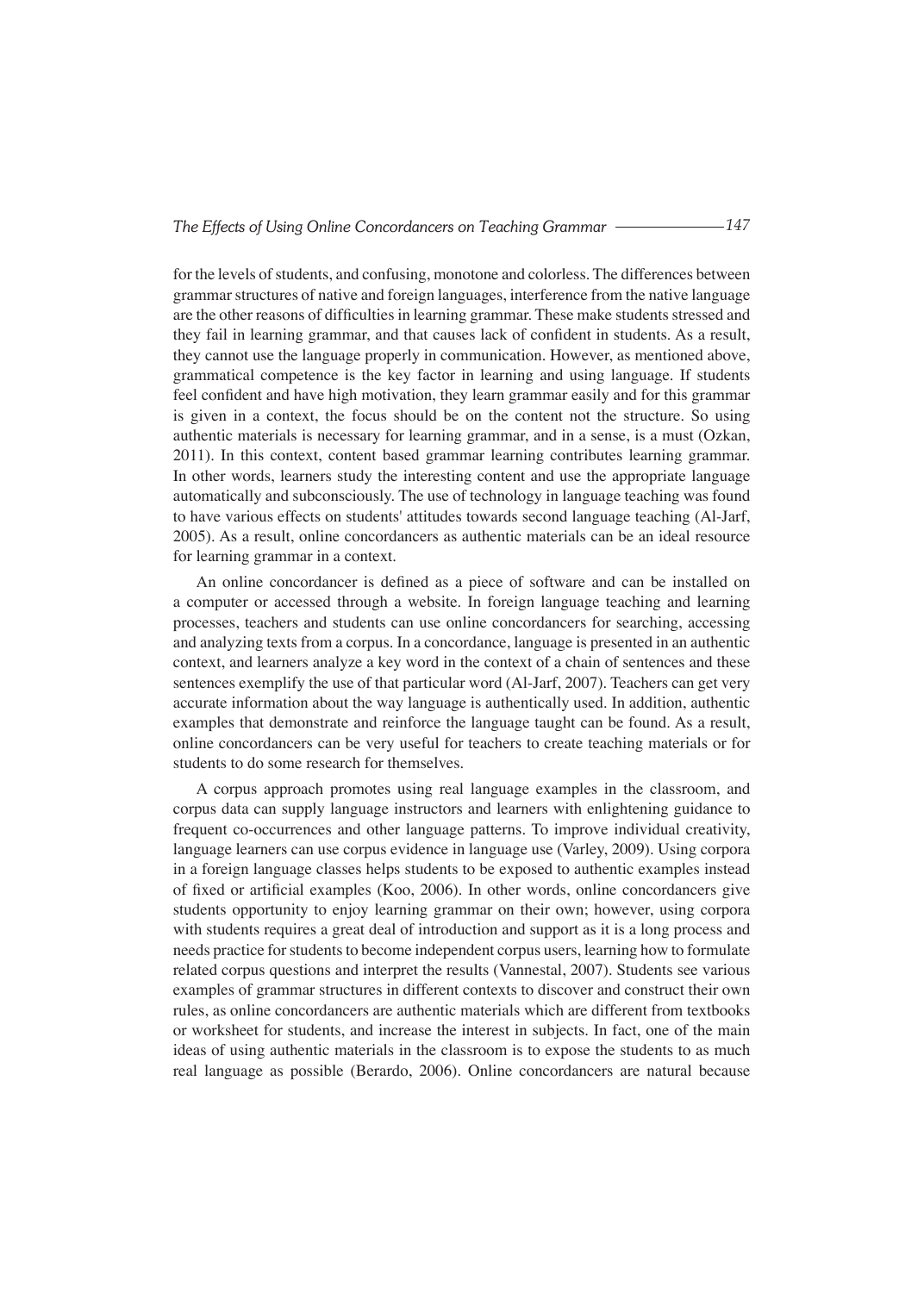|  | 148 / Yasemin TÜRKMEN |  | Atatürk Universitesi Sosyal Bilimler   |  |
|--|-----------------------|--|----------------------------------------|--|
|  | Selami AYDIN          |  | Enstitüsü Dergisi 2016 20 (1): 145-152 |  |

they introduce authentic examples of language use by native speakers and they have rich resources as they have various uses of a certain structure or an item (Al Hosein et al., 2013). They raise the learners' awareness, develop the communication skills and develop learning skills (Bernardini, 2004) since they provide the uses of the target items. Since students analyze and discover the rules and research on their own, online concordancers are more efficient than being given language descriptions by the teacher. They make the learners creative, researcher, discoverer and receiver as the real learner.

In conclusion, it is possible to underline that it is necessary to review the studies on online concordancer effecting learning grammar in order to reach a conclusion on the issue, as research on the use of online concordancers in teaching grammar in EFL context is relatively new and untouched area. In addition, it is not possible to reach conclusions for practical recommendations for teachers and researchers without a brief synthesis of research on the mentioned issue. Thus, following section reviews the studies carried out previously on the use of online concordancers in teaching grammar.

#### **II. Research on the Use of Online Concordancers in Teaching Grammar**

This section presents studies conducted on the effects of online concordancers in teaching and learning grammar. These studiesfocused on the incorporating concordancers with language learning and teaching. The effects of corpora using has been investigated and how corpora using increased the interest of students to use concordancers in future. The studies on the effects of online concordancers on teaching grammar, vocabulary, reading and other skills have been also reviewed, as seen below.

According to Varley (2009), corpus consultation is getting more important as a language learning tool. Varley's (2009) approach to language analysis has taken its way into the language classroom in which its existence ranges from the presentation of printed concordance data with related tasks to learners' direct use of concordancing software to perform analyses of self-selected language features. Varley (2009) refers in his study that research is needed to provide support to integrate corpus consultation into the language learning environment. Varley (2009), in his study, aims to enable advanced students of English to improve their language proficiency by using concordancing software. In the study, Varley (2009), by using a popular concordancing software program, the responses of second year undergraduate students were examined in a course assignment. According to the results of his study, a positive response to corpus consultation was given by learners, and they were able to define advantages of corpus consultation in the areas of vocabulary acquisition and increased awareness of syntactic patterns. In addition, students' course assignments demonstrated an increased awareness of lexico-grammatical usage, especially with respect to vocabulary use, phrases and colligational patterns. In another study by Berardo (2006), the effects of authentic materials on reading skill were investigated. Berardo (2006) stated that reading meant different effects on different people; for some, it was recognizing written words, while for others it was an opportunity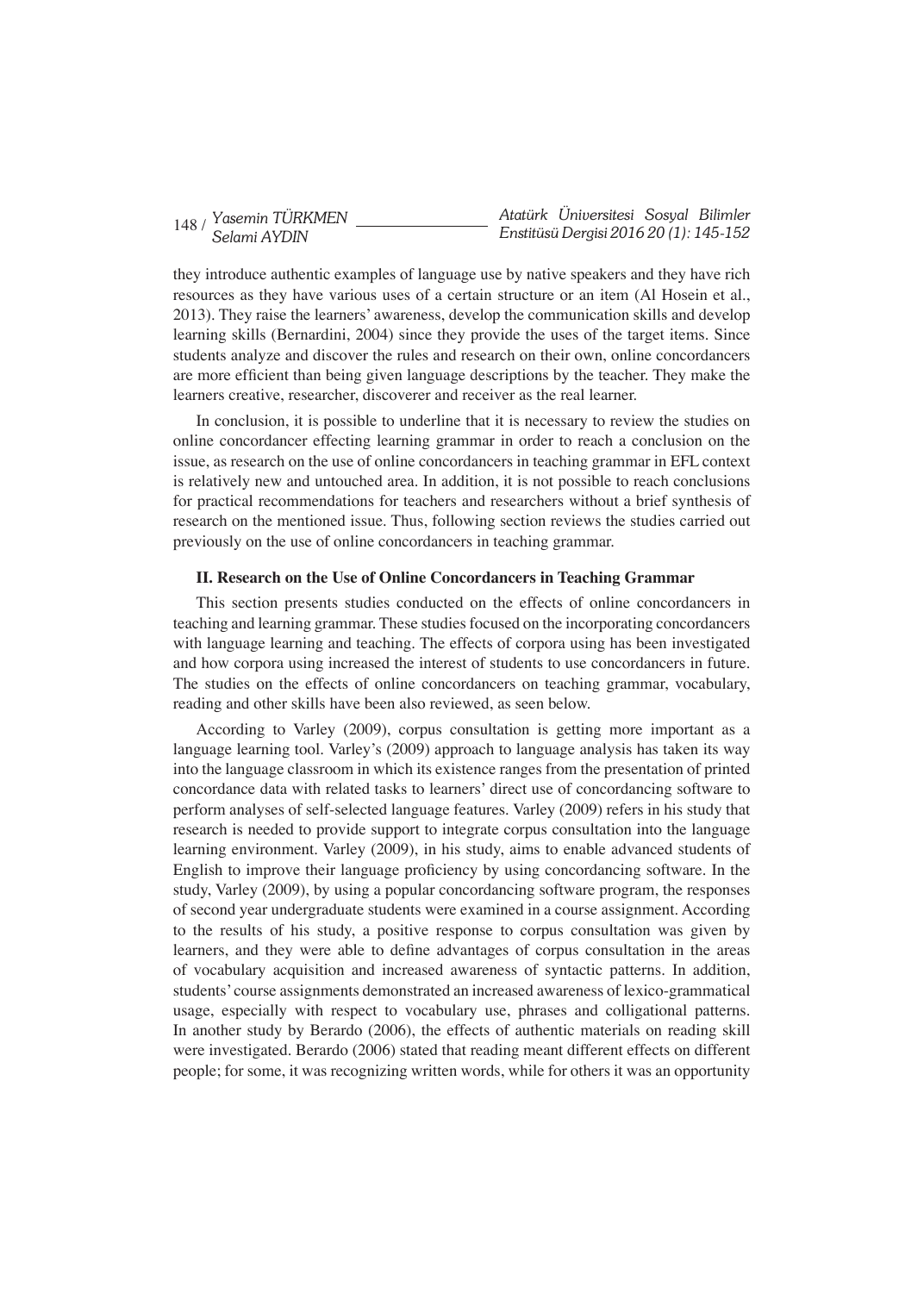to teach pronunciation and practice speaking. Thus, in the study, Berardo (2006) aimed to demonstrate how the authentic materials affected and developed reading skills. For university engineering students, an intensive reading course was designed and advanced learners used authentic materials in the classroom. The results showed that the students were highly motivated and preferred working with the authentic material; found studying with authentic materials more interesting, more up to date than the textbooks as well as generally more stimulating.

Online concordancers have a great deal of effects on learning vocabulary. In a study by Al-Jarf (2007), as a complement to classroom teaching a step was made to use online learning in EFL vocabulary instruction from home, since technology was not used in EFL classrooms at King Saud University. Al-Jarf (2007) aimed to increase the use of technology in learning writing and vocabulary. In the study, the pre- and posttest mean scores of 53 freshman students were compared, and those comparisons showed considerable differences indicating that online instruction had an effect on vocabulary development. The posttest scores also associated with the frequency of using the online course. Moreover, the gains of active participants were higher than inactive participants. The results showed that in learning environments where technology was unavailable to EFL students and teachers, the use of technology from home and even as a complement to traditional classroom techniques helped them motivate and improve English vocabulary.

Corpora have been used for pedagogical purposes for more than two decades, while experimental studies are comparatively rare especially in the context of grammar teaching. For instance, Al-Jarf (2005) aimed to find out whether integration of online learning in face-to-face in-class grammar teaching significantly develops achievement and attitudes of EFLfreshman college students. The results of the study showed that the online grammar course was found useful and fun by students. It increased students' motivation and their self-esteem. Thanks to the growing availability of innovative technology, corpora were used more frequently as a reference tool for language teachers and learners. In another example, Koo (2006) aimed to understand better the aspects of using reference tools for writing and to define technologies that can help foreign language writers. Koo's (2006) specific purpose of that study was to look closely at how English as a Second Language (ESL) students from Korea used a corpus as a reference tool in company with dictionaries while paraphrasing English newspaper articles. This study was concluded that collocations, definitions, context, and parts of speech were included in the purposes for using a concordancing program. The subjects looked for a variety of information in a concordancing program that included prepositions, authentic samples, and the context that include search terms. Vannestål (2007) focused on what students' attitudes were towards grammar, and how the introduction of concordancing affected these attitudes. Vannestål's (2007) main aims of the project were to raise the motivation of students by showing them that English grammar is more than a set of rules in a book and to enable them to take more responsibility for their own. Last, Ozkan (2011) aimed to demonstrate how alternative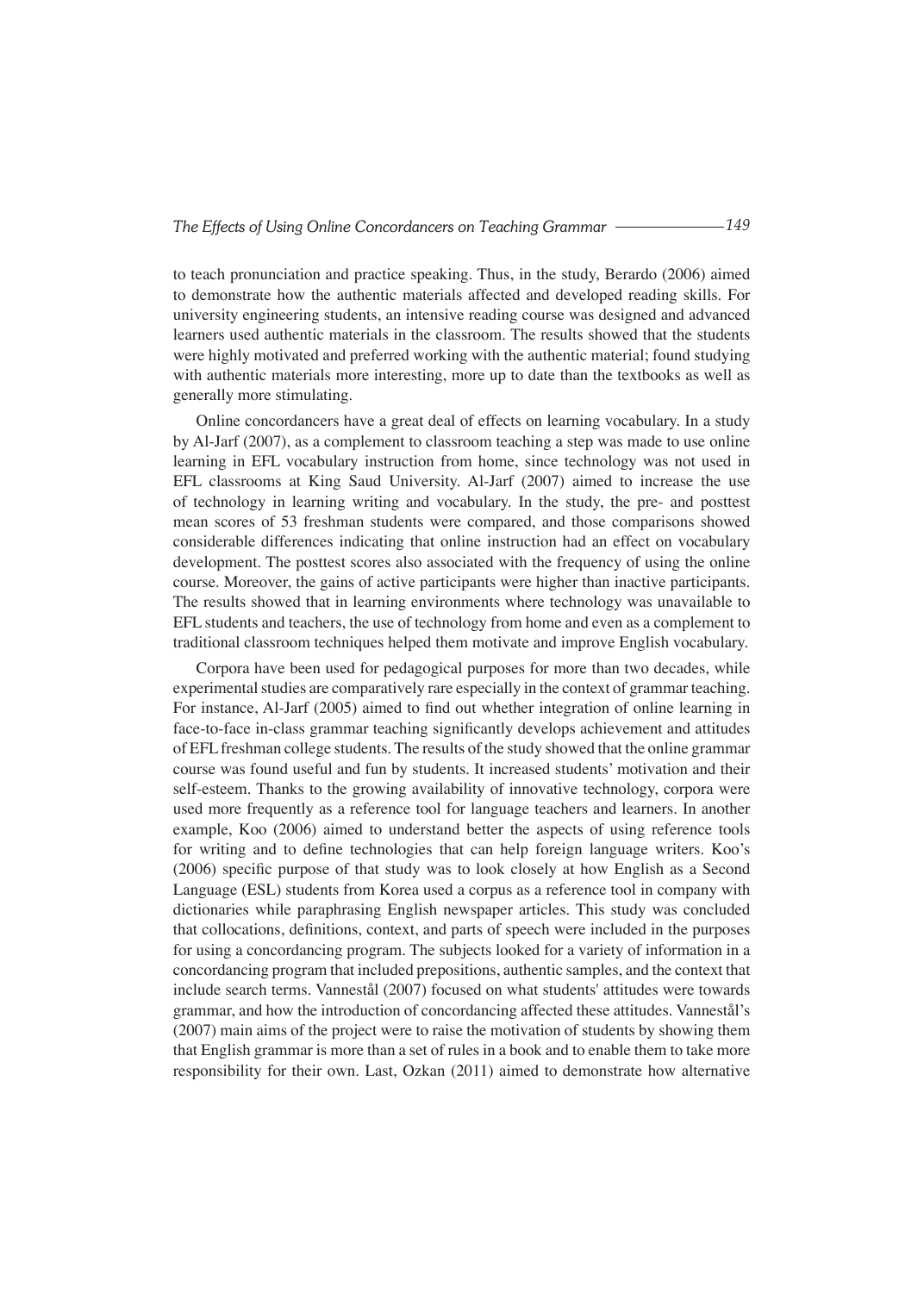|  | $150/$ Yasemin TÜRKMEN |  | Atatürk Universitesi Sosyal Bilimler   |  |
|--|------------------------|--|----------------------------------------|--|
|  | Selami AYDIN           |  | Enstitüsü Dergisi 2016 20 (1): 145-152 |  |

evaluation could be made by observing participants' recognition and production skills. The participants were English language students at the ELT department at Cukurova University.An authentic assessment approach where both form and meaning were equally assessed is necessary to implement authentic texts in classes for teaching grammar and basic skills. A common problem in grammar teaching was the lack of authenticity because of the wide use of rule-based instruction in many educational institutions in Turkey that included universities, state schools, and private schools. Thus, Ozkan's (2011) research was to supply some realization into modern practices of teaching English language, and especially to show a model lesson for grammar instruction from a critical aspect towards English grammar books and textbooks that are currently used.

To be brief, Biber et al. (1994) identified two main strengths of the corpus-based approach. For them, they provide large database of discourse, and enable the analysis of the actual patterns of use in a language. They concluded that grammar constitutes one of the important areas of applied research. Moreover, corpus-based analyses showed that the notion of core grammar needs qualification, as investigation of the patterns corpora reveals systematic differences across registers at all linguistic levels. Biber et al. (1996) also claimed that the two main areas of research within linguistics were language structure and language use. In this sense, they suggest that a representative text corpus, collection of texts saved on computers, provide important insights into the areas mentioned and create new opportunities of research.

#### **III. Conclusions and Discussion**

In this study aiming to review the studies on the effects of online concordancers in teaching and learning grammar, several conclusions were reached. First, positive responses to corpus consultation are given by students, and they are able to define advantages of corpus consultation in the areas of vocabulary acquisition and increased awareness of syntactic patterns. Second, online instruction increases and improves the good and average student's performance and the performance of the lowest performing students'. Third, learners who have clear goals for their language learning are interested in corpus. Fourth, students' course assignments demonstrate an increased awareness of lexico-grammatical usage, especially with respect to vocabulary use, phrases and colligational patterns. In addition, in learning environments where technology is unavailable to EFL students and teachers, use of technology from home and even as a complement to traditional classroom techniques helps motivate and improve EFL students' learning and acquisition of English vocabulary. Online concordancers or authentic materials help and promote learning and teaching grammar and other language skills. The current study concludes that online concordancers improve language learning and they have generally positive effects on grammar teaching.

In the scope of the conclusions reached in the study, some practical recommendations can be made. First, it is necessary to use authentic texts for teachers in the language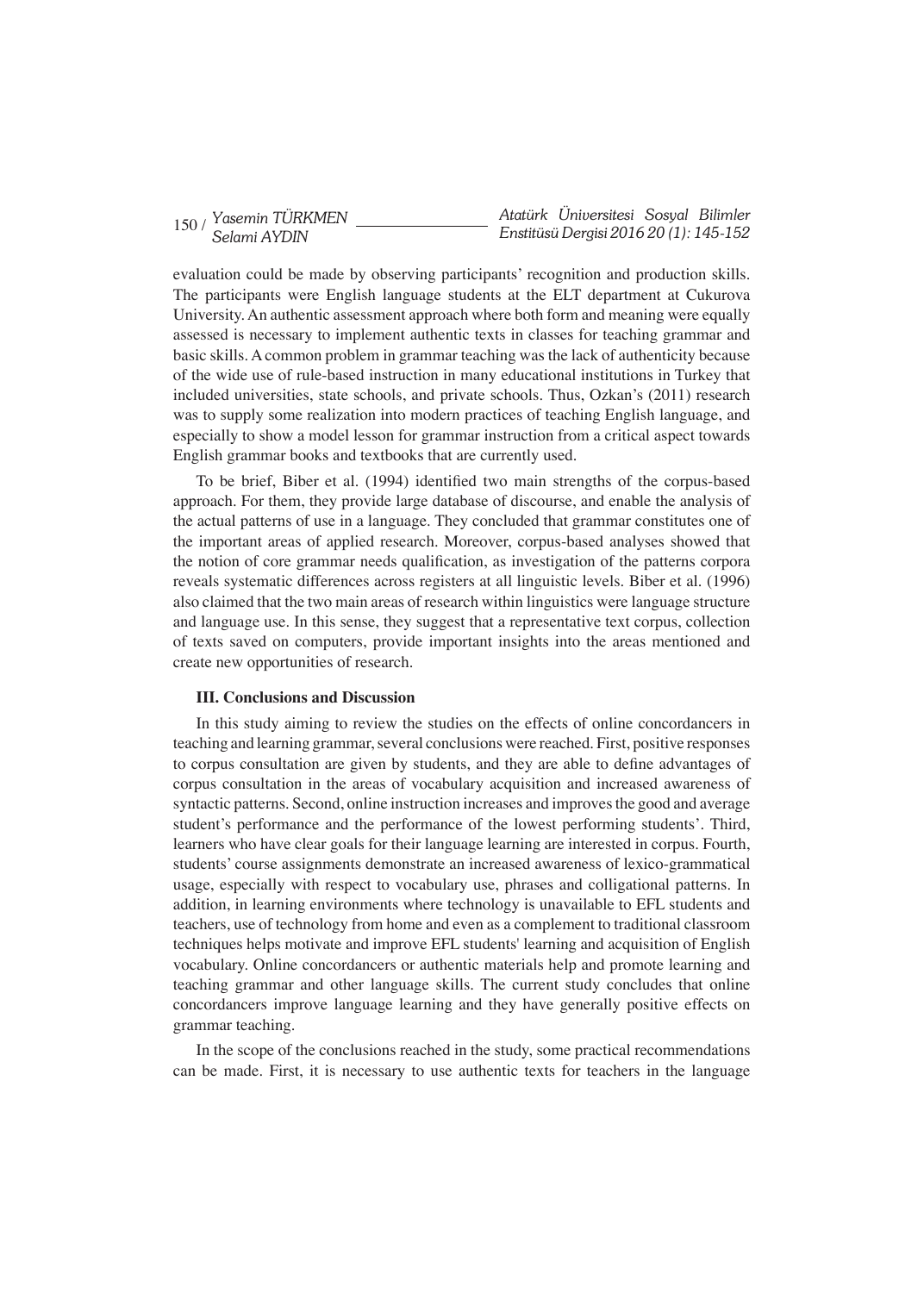classrooms. Thus, teachers should keep up with changing teaching methods, teaching environments and emerging technologies (Aydın, 2013). That is, as recent techniques in teaching grammar require using technologically based materials, teachers should organize the language teaching environment in relation to technology. Moreover, as students feel themselves free and relaxed while using technology, teachers should choose the right materials and organize the language teaching environment appropriately. When teachers know how and why to use online concordancers, students can adapt to the emerging technologies easier. Second, students should be aware of what the online concordancers are, and be instructed about how they can use them, and what will be the conclusions for their grammar learning. When they use online concordancers effectively, they will find out the grammatical structure, make creative sentences, and make less grammatical mistakes. Third, curriculum developers should integrate technology into language curricula. They should organize books or materials according to the emerging technologies. In other words, activities, reading passages, grammar subjects and exercises should be in rapport with online concordancers. As a result, online concordancers should be used for grammar teaching and learning because they promote grammar knowledge and vocabulary. As final note, further research should focus on how the grammar knowledge of students will differ after using online concordancers and whether they have positive perceptions of and attitudes towards using online concordancers.

#### **References**

- Al Hosein, Y., Uysal, H., & Bulut, T. (2013). Using concordances as supplementary materials in teaching grammar. *Kalbų Studijos, 22*(1), 113-118.
- Al-Jarf, R. S. (2005). The effects of online grammar instruction on low proficiency EFL college students 'achievement. *Asian EFL Journal, 7*(4), 166-190.
- Al-Jarf, R. (2007). Teaching vocabulary to EFL college students online. *CALL-EJ Online, 8*(2), 8-2.
- Aydın, S. (2013). Teachers' perceptions about the use of computers in EFL teaching and learning:The case ofTurkey. *Computer Assisted Language Learning*, *26*(3), 214-233.
- Başöz, T., & Aydın, S. (2011). An analysis of the grammatical mistakes made by advanced EFL writers. *E-Journal of New World Sciences Academy, 6*(2), 296-306.
- Berardo, S. A. (2006). The use of authentic materials in the teaching of reading. *The Reading Matrix, 6*(2). 1-5
- Bernardini,S.(2004).Corpus-aidedlanguagepedagogyfortranslatoreducation. *Translation in Undergraduate Degree Programmes. Amsterdam and Philadelphia: John Benjamins*, 97-112.
- Biber, D., Conrad, S., & Reppen, R. (1994). Corpus-based approaches to issues in applied linguistics. *Applied Linguistics*, *15*(2), 169-189.